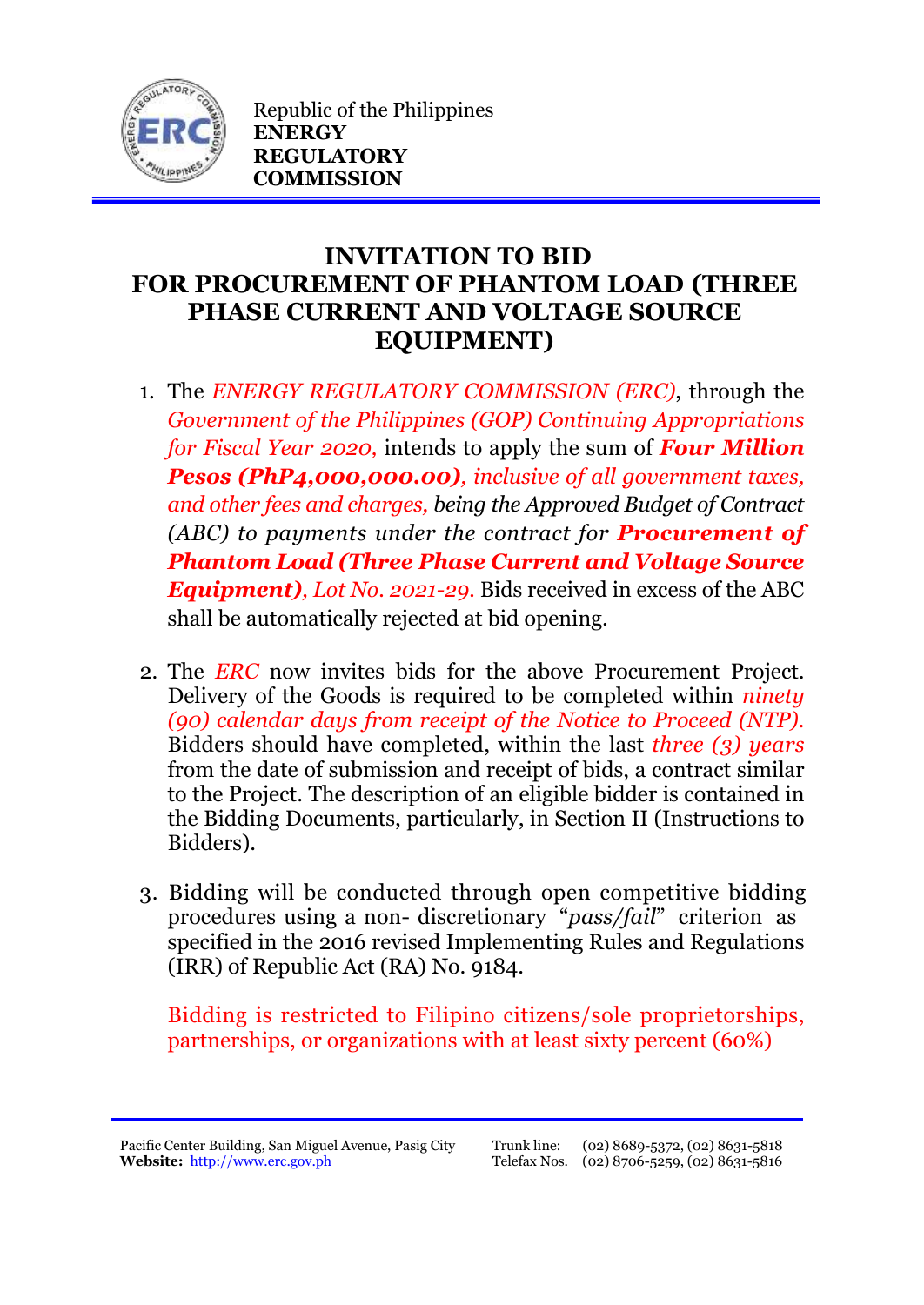interest or outstanding capital stock belonging to citizens of the Philippines, and to citizens or organizations of a country the laws or regulations of which grant similar rights or privileges to Filipino citizens, pursuant to RA No. 5183.

- 4. Prospective Bidders may obtain further information from *ERC BAC Secretariat* and inspect the Bidding Documents at the address given below during *Monday to Friday, 9:00 A.M. to 4:00 P.M*.
- 5. A complete set of Bidding Documents may be acquired by interested Bidders on *08 May 2021* from the given address and website(s) below *and upon payment of the applicable fee for the Bidding Documents, pursuant to the latest Guidelines issued by the GPPB, in the amount of Five Thousand Pesos (PhP5,000.00)***.** The Procuring Entity shall allow the bidder to present its proof of payment for the fees *in person.*
- 6. The *ERC BAC* will hold a Pre-Bid Conference<sup>1</sup> , which shall be open to prospective bidders, on *21 May 2021, 01:00 P.M. through videoconferencing via MS Teams, which can be accessed through:*

[https://teams.microsoft.com/l/meetup](https://teams.microsoft.com/l/meetup-join/19%3ameeting_Nzc2MTkzNGItNWMzYS00YThkLThlYmUtNTI1NGI3NzRiMzgz%40thread.v2/0?context=%7b%22Tid%22%3a%2234a3c75d-10fe-482b-9220-04df09540e89%22%2c%22Oid%22%3a%225f074c63-51dc-4812-9356-3479a48fb753%22%7d)[join/19%3ameeting\\_Nzc2MTkzNGItNWMzYS00YThkLThlYmUtNTI1NGI](https://teams.microsoft.com/l/meetup-join/19%3ameeting_Nzc2MTkzNGItNWMzYS00YThkLThlYmUtNTI1NGI3NzRiMzgz%40thread.v2/0?context=%7b%22Tid%22%3a%2234a3c75d-10fe-482b-9220-04df09540e89%22%2c%22Oid%22%3a%225f074c63-51dc-4812-9356-3479a48fb753%22%7d) [3NzRiMzgz%40thread.v2/0?context=%7b%22Tid%22%3a%2234a3c75d-](https://teams.microsoft.com/l/meetup-join/19%3ameeting_Nzc2MTkzNGItNWMzYS00YThkLThlYmUtNTI1NGI3NzRiMzgz%40thread.v2/0?context=%7b%22Tid%22%3a%2234a3c75d-10fe-482b-9220-04df09540e89%22%2c%22Oid%22%3a%225f074c63-51dc-4812-9356-3479a48fb753%22%7d)[10fe-482b-9220-04df09540e89%22%2c%22Oid%22%3a%225f074c63-](https://teams.microsoft.com/l/meetup-join/19%3ameeting_Nzc2MTkzNGItNWMzYS00YThkLThlYmUtNTI1NGI3NzRiMzgz%40thread.v2/0?context=%7b%22Tid%22%3a%2234a3c75d-10fe-482b-9220-04df09540e89%22%2c%22Oid%22%3a%225f074c63-51dc-4812-9356-3479a48fb753%22%7d) [51dc-4812-9356-3479a48fb753%22%7d](https://teams.microsoft.com/l/meetup-join/19%3ameeting_Nzc2MTkzNGItNWMzYS00YThkLThlYmUtNTI1NGI3NzRiMzgz%40thread.v2/0?context=%7b%22Tid%22%3a%2234a3c75d-10fe-482b-9220-04df09540e89%22%2c%22Oid%22%3a%225f074c63-51dc-4812-9356-3479a48fb753%22%7d)

- 7. Bids must be duly received by the BAC Secretariat through manual submission at the office address indicated below on or before *04 June 2021, 12:00 P.M.* Late bids shall not be accepted. Bidders are requested to submit one (1) original and one (1) copy of their bids. Bidders are likewise requested to bring the originals of the documents submitted and present the same for comparison during the bid opening.
- 8. All Bids must be accompanied by a bid security in any of the acceptable forms and in the amount stated in **ITB** Clause 14.
- 9. Bid opening shall be on *04 June 2021, 01:00 P.M.* at the given address below. Bids will be opened in the presence of the bidders' representatives who choose to attend the activity.